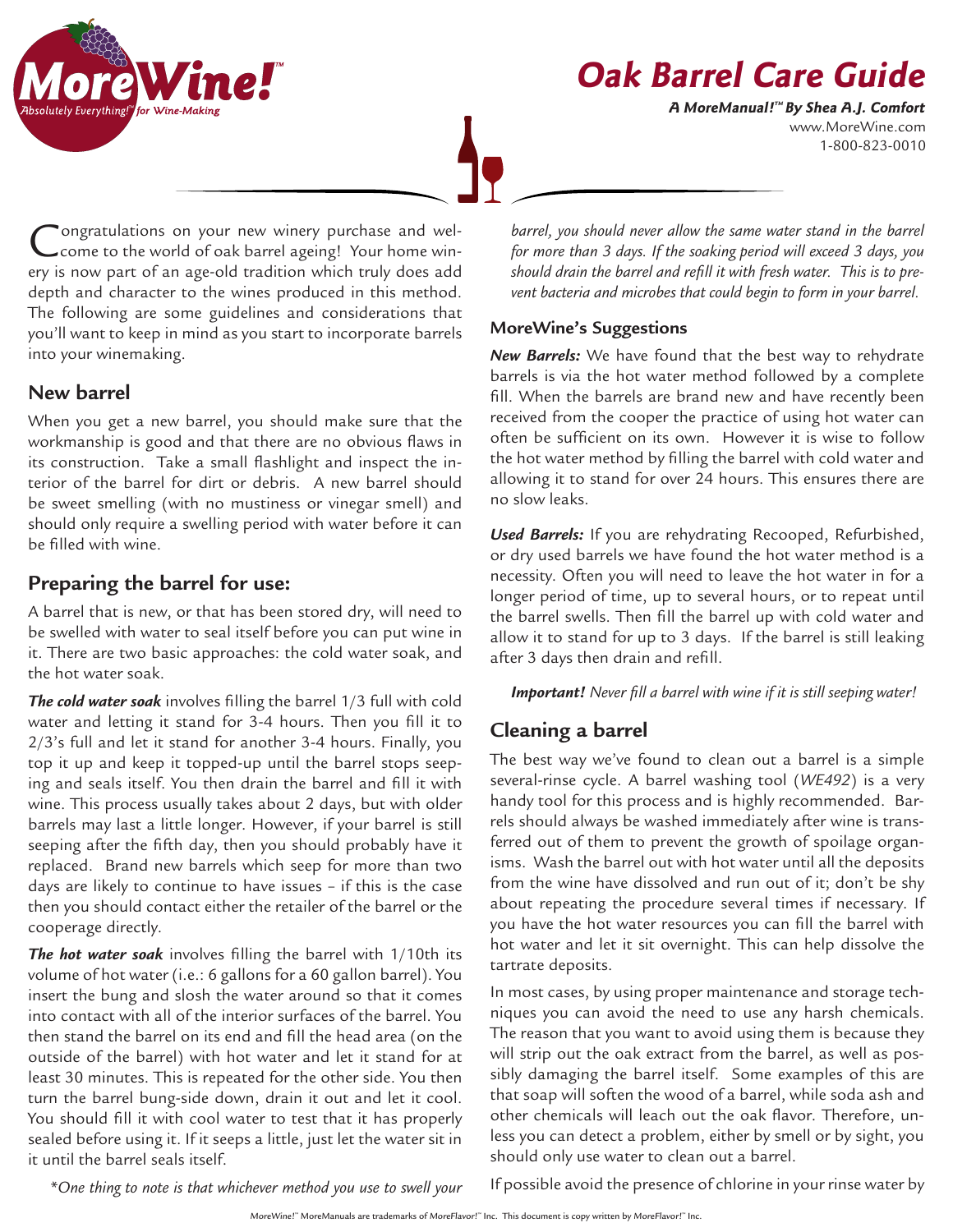filtering with an in-line carbon water filter. The chlorine can be used in the production of 2, 4, 6-trichloroanisole (TCA, or cork-taint) by some molds. These molds can be present in cardboard paper products and wood sources found in the winery, such as shipping pallets, wooden barrel supports and the barrels themselves. Thus TCA issues are not always caused by the cork you use.

*\*Important: if the barrel was stored and sulfur was burned in it, then you must make sure that if you have removed any residual sulfur pieces that may have remained in the barrel after the treatment. Otherwise, it is likely that you'll run into hydrogen sulfide issues during barrel fermentation.*

### **Storing a barrel**

If you rack out of a barrel and you will not be putting wine back into it within the next couple of hours, then you will need to prepare it to be stored correctly. Rinse the barrel with hot water then drain it, and allow it to dry completely.

*\*Important to note that the barrel must be drained dry and have no pools of standing water in it before you burn the sulfur. This is*  because if the barrel is wet, then the SO<sub>2</sub> will hydrate, and you will *get sulfurous acid that could lend a bad taste to the wine, as well as lead to possible spoilage problems.*

Once the barrel is dry, you will need to take steps in order to keep spoilage organisms from being able to contaminate the barrel during its storage. Remember that when wine is present in a barrel, you are constantly maintaining 25-50ppm of free SO $_{\textrm{\tiny{2}}'}$  and this not only protects the wine, it also protects the barrel. When you store a barrel dry, you no longer have this constant source of protection and so you will need to add it directly to the dry barrel itself. The best way to do this is to burn a sulfur stick (or pastille, a small disc) in it. This is done by lighting the sulfur, putting it into a flameproof holder (*WE701*) and lowering it into the barrel. The barrel is then closed up (most sulfur burners have a built in bung) to allow the gas and smoke to fill the inside of the barrel It is important that the burning sulfur be suspended in the middle of the barrel as it burns so that you do not burn the interior surface of the wood. This sulfur burning treatment will need to be repeated roughly every six weeks and should be maintained so that you are able to smell the presence of sulfur in the barrel at all times.

The standard dosage of sulfur is roughly 1/3 of a Sulfur Stick (*WE705*) per 60 gallon barrel - roughly a 1" x 2-3" piece or a 5 gram pastille. If you are treating a 30 gallon barrel, then just break the standard dosage amount in half and save the unused portion for future treatments. We also sell Sulfur Discs (*WE702,WE703*) sized exactly for 30 or 60 gallon barrels. Elemental sulfur remains inert forever until it burns, so you don't have to worry about it going bad over time.

If you are storing your barrel out of a cellar or someplace where it is dry (maybe you live in an arid climate?…), then every two months you should partially fill the barrel with 100°F water and roll the barrel around until the water's temperature falls to 70°F. Empty the barrel and then rinse again with cold water. Drain it again and allow the barrel to dry, then burn your sulfur in it as usual. This procedure keeps the barrel from drying out, which could leave cracks between the staves and allow rapid dissipation of your SO $\rm _2$  gas, allowing spoilage organisms to enter the barrel during the storage period.

Finally, an important reminder:  $SO<sub>2</sub>$  is a very harsh chemical and you need to respect it. You will want to avoid breathing its fumes and you must work in a well-ventilated area when using it. You may choose to use gloves when handling it.

### **Storage Solution:**

It should be noted that it is possible to store a barrel using a storage solution instead of burning sulfur in it. The pros of using it are that you can go longer in between treatment periods. However, this convenience comes at a price, and it should be noted that you will strip out the oak flavor from your barrel if you use a storage solution. Also, the storage solution slowly loses its capacity for protecting the barrel over time, and it is difficult to determine when it needs replacing. Finally, as the solution slowly evaporates out of the barrel, which it will, there will be some area of the barrel left moist and unprotected by the solution – ripe conditions for microbial spoilage. Here at MoreWine!, we strongly recommend storing barrels dry – the solution should only be used as a last resort if for some reason you won't be able to burn sulfur in the barrel every six weeks.

If you do decide to use a storage solution, then here's how you do it:

- Fill the barrel  $2/3$ 's full of cool water.
- Then, calculate the amount of chemicals needed: For every **liter** of barrel volume, you will need to add *1 gram of citric acid* and *2 grams of SO<sub>2</sub>. Mix this solution in a sepa*rate container with a small quantity of hot water so that everything becomes completely dissolved into the liquid. *\*Beware of the fumes and work in a well ventilated area.*
- Add the solution to the barrel, roll the barrel to mix, and top it up the rest of the way and insert the bung.

You will need to top up the barrel with more of the holding solution every 4 - 6 weeks, but the barrel can be stored like this indefinitely.

# **SPOILAGE PROBLEMS**

In general, if you take care of your barrel (maintain 25-50ppm of  $SO<sub>2</sub>$  when there is wine in it, and burn sulfur in it when it is empty) then you should not have problems. However, there are certain spoilage problems that exist when using barrels and you should be aware of them so that you can recognize and hopefully prevent them happening to you. This, of course, will also help you in evaluating a used barrel.

### **Mold:**

If a barrel has or develops a moldy, mushroom-like taste or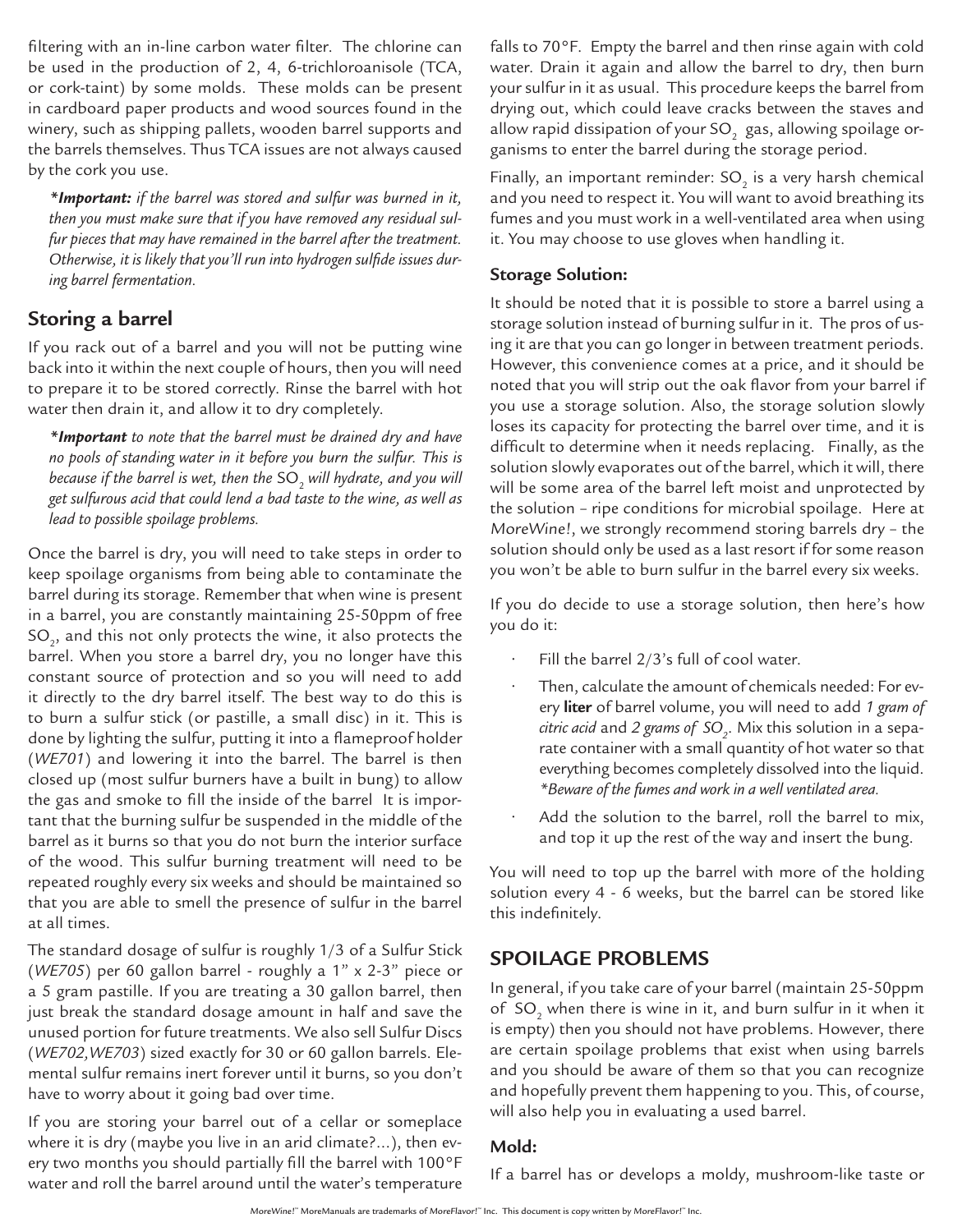odor, then the barrel should no longer be used. However, if the odor/taste is not too strong you may be able to save it by treating it with sodium carbonate or sodium percarbonate (see below for details).

If you start to see mold on the outside of the barrel - especially around the bung area - then you will need to clean it off before it becomes a bigger problem. As long as you take care of it early on, it should not affect the wine inside the barrel. To do this:

- Make a solution of  $SO_2$  and citric acid in water (3 tablespoons of each in 1 gallon of water)
- Using a natural or plastic fiber brush, scrub the problem area with some of the solution.
- $\bm{\cdot}$  **dimportant:** do not get the citric acid/ SO<sub>2</sub> solution on the met*al hoops as it will corrode them if left there. If you spill some, be sure to immediately rinse the hoop with water. Also, you*  do not want to get any of the citric acid/ SO<sub>2</sub> solution into the *wine, so when treating the bung area make sure that the bung is tightly sealed and that the solution has completely dried before removing it.*

Besides the local treatment, you should also try to address the causation of the issue to prevent it from recurring. For example, if the mold is forming on a single barrel with a seepage problem, then this is not too big of a concern as it can be localized to an individual barrel. However, if a larger percent of the barrels have problems because the cellar is too humid (i.e., above 75% humidity), then this should be addressed.

#### **Acetobacter, Wild Yeasts & Malolactic Bacteria:**

Generally speaking, acetobacter (vinegar bacteria), wild yeasts, and lactic acid bacteria can all infect a barrel and spoil the wine. However, proper SO<sub>2</sub> management throughout the entire winemaking process can easily control all of these potential issues.

#### **Treatment of spoilage problems:**

Treating a barrel for spoilage problems is a two-step process. First, you use a solution of sodium carbonate (or sodium percarbonate) then you neutralize it with a citric acid wash. *\*Note: When you treat a barrel in this manner, you will be stripping some of the oak flavor from the wood.* 

#### **The following is a guideline for treating a spoiled barrel:**

- Depending on the severity of the problem, you will use between 1 to 3\* grams of per liter of barrel volume. Mix this with some water in a separate container until it becomes completely dissolved. *\*Note: Never use more than 3 grams per liter of sodium carbonate or sodium percarbonate as you can start to attack and breakdown the wood of the barrel itself.*
- Fill the barrel to 2/3 capacity with water.
- Add the solution to the barrel, roll the barrel to mix the solution in thoroughly and then top it up.

Allow the barrel to soak overnight, but no longer than 24 hrs.

### **Once the barrel has been treated, you will need to neutralize the alkaline residue:**

- In a separate container, make a solution of citric acid at a rate of between .5 and 1 gram per liter of barrel volume. Make sure that the crystals get completely dissolved into the solution.
- Fill the barrel with the solution and top it up. Allow it to sit over night.
- Drain the barrel and clean it out completely. *\*Note: Be sure to get all of the alkaline residue out of the barrel. While it is not toxic at these low levels, it will adversely affect the flavor of any wine that gets put into the barrel.*
- Let the barrel dry completely then fill it with wine or burn some sulfur in it if it is being put up for storage.

# **USING A BARREL**

Storing and ageing wine in an oak barrel will impart both flavors from the wood as well as improved body and structure to the wine. New barrels will generally continue to give flavor for 3-4 years, after which they will become "neutral." Neutral barrels do not impart much tannin or flavor, but can still be used to store wine and improve it's quality through microoxygenation and the concentration of flavors that occurs as some of the water content of the wine evaporates out of the barrel. The structuring of the wine takes place through polymerization of the tannin molecules, and will continue to occur as long as the wine is in the barrel. The goal of the winemaker is to leave the wine in contact with the wood for enough time for this to have a good, positive impact on the wine, usually 12-24 months. The barrel will impart its flavor and structure more strongly and at a faster rate earlier in its life. This means that the amount of time that the wine can stay in the barrel before the oak influence becomes too strong will gradually increase over time. The barrel can then be used for longer on its second and third uses. European oaks tend to release their tannins and flavors more slowly than American oaks do.

It is important to note that the amount of time a wine spends in a barrel before it needs to be racked out will vary according to the size of the barrel, the style of the wine being made and the age of the barrel itself. This is directly related to the ratio of surface area of wood to volume of wine. In other words, the smaller the barrel, the more wood you will have in contact with a given volume of the wine. Conversely, the bigger the barrel, the less wine you have in contact with the wood. This means that your wine will require less time in a smaller barrel than it would in a bigger one to achieve the same level of extraction from the wood.

Ultimately the factor that should decide when you transfer the wine out of a barrel will be how it tastes. However, be aware that the oak flavor will diminish a fair amount during the first year. Knowing this should help you in deciding when to rack